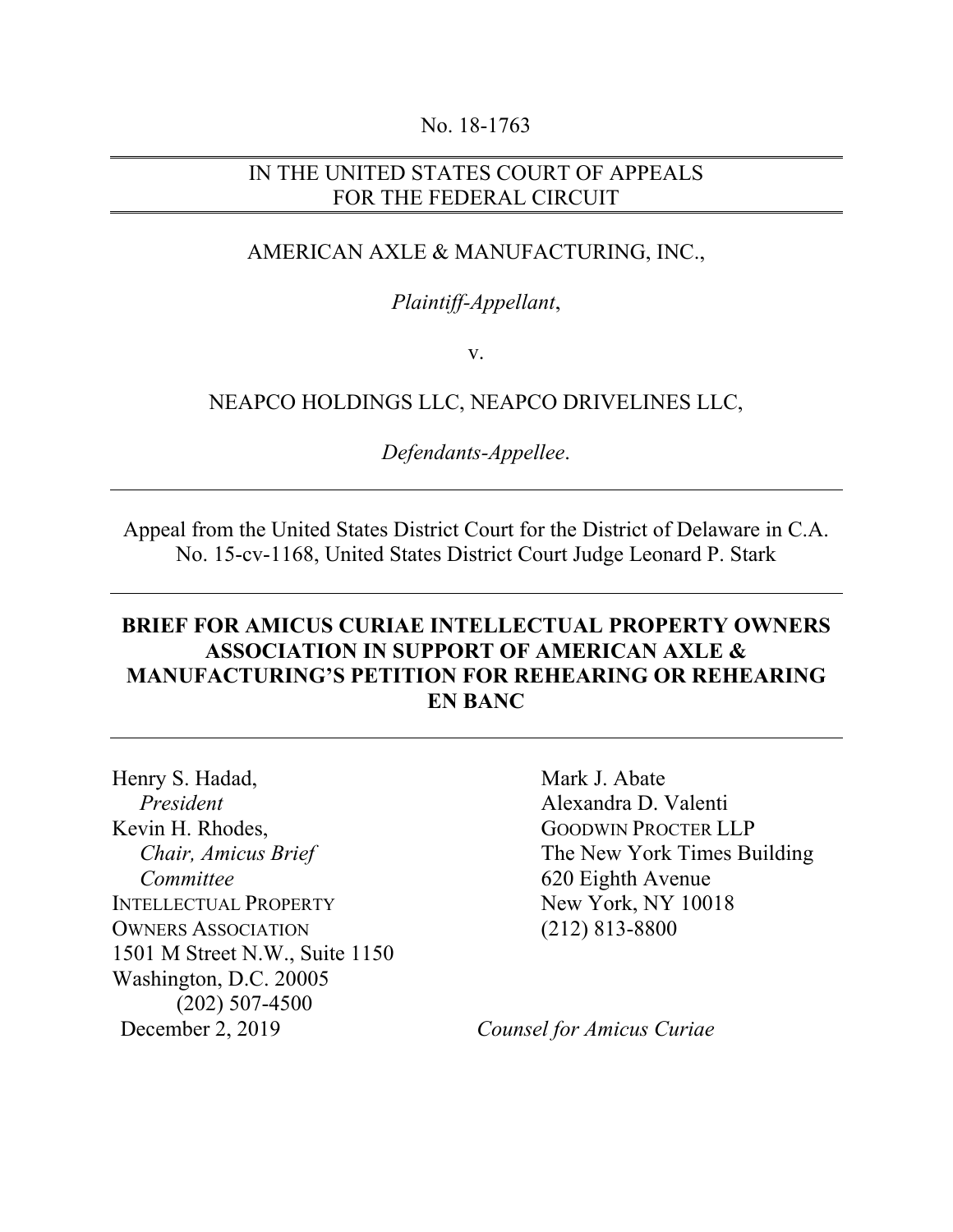## **CERTIFICATE OF INTEREST**

Counsel for amicus curiae Intellectual Property Owners Association certifies the following:

1. The full name of every party or amicus represented by me is:

Intellectual Property Owners Association

2. The name of the real party in interest (if the party named in the caption is not the real party in interest) represented by me is:

See answer to number 1

3. All parent corporations and any publicly held companies that own 10 percent or more of the stock of the party or amicus curiae represented by me are:

None

4. The names of all law firms and the partners or associates that appeared for the party or amicus now represented by me in the trial court or agency or are expected to appear in the court (and who have not or will not enter an appearance in this case) are:

 $N/A$ 

5. The title and number of any case known to counsel to be pending in this or any other court or agency that will directly affect or be directly affected by this court's decision in the pending appeal is:

None

/s/ Mark J. Abate Mark J. Abate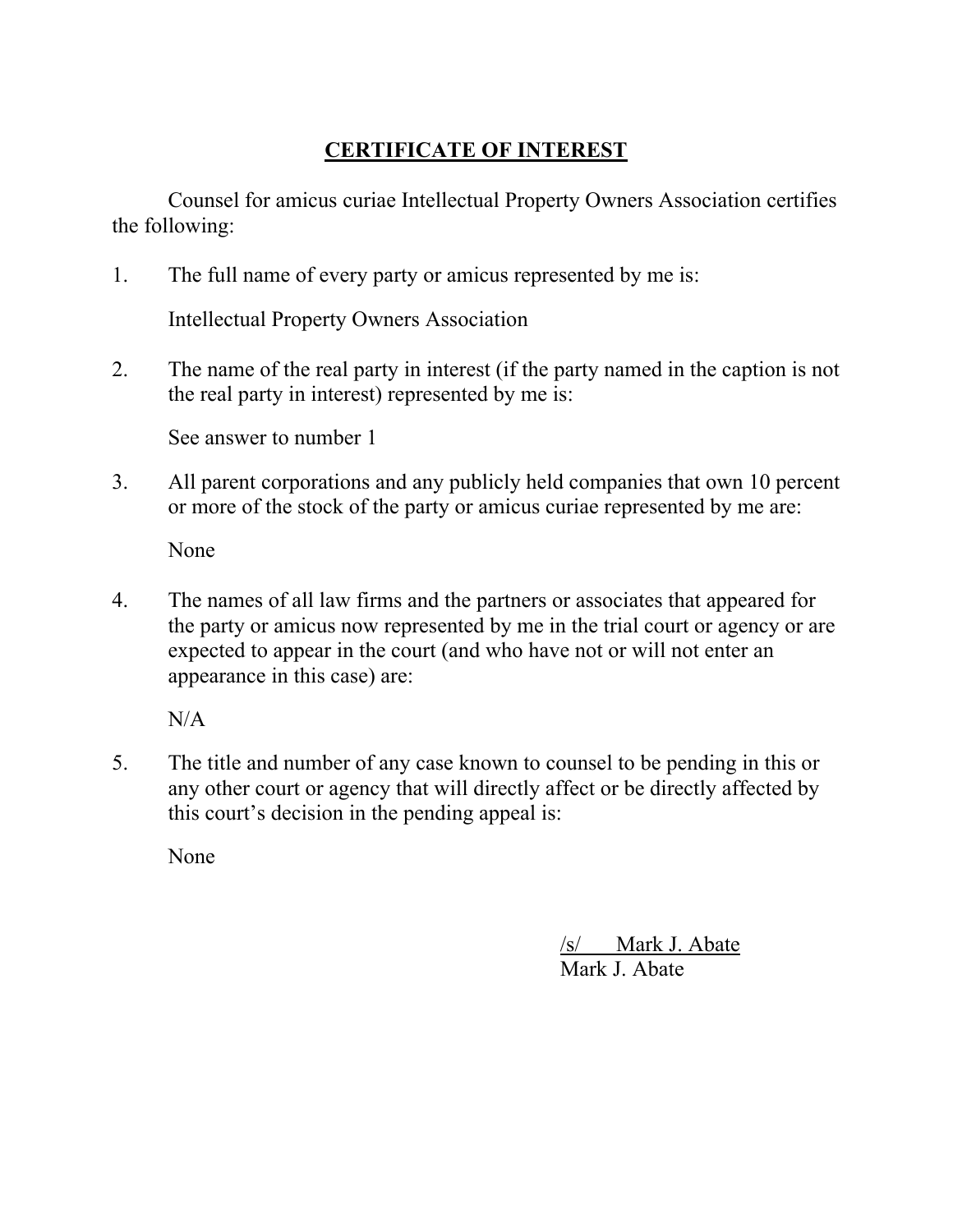# **TABLE OF CONTENTS**

| I. The Panel Opinion Creates Uncertainty Regarding the Metes and |  |
|------------------------------------------------------------------|--|
| II. The Panel Opinion May Open the Floodgates to Section 101     |  |
|                                                                  |  |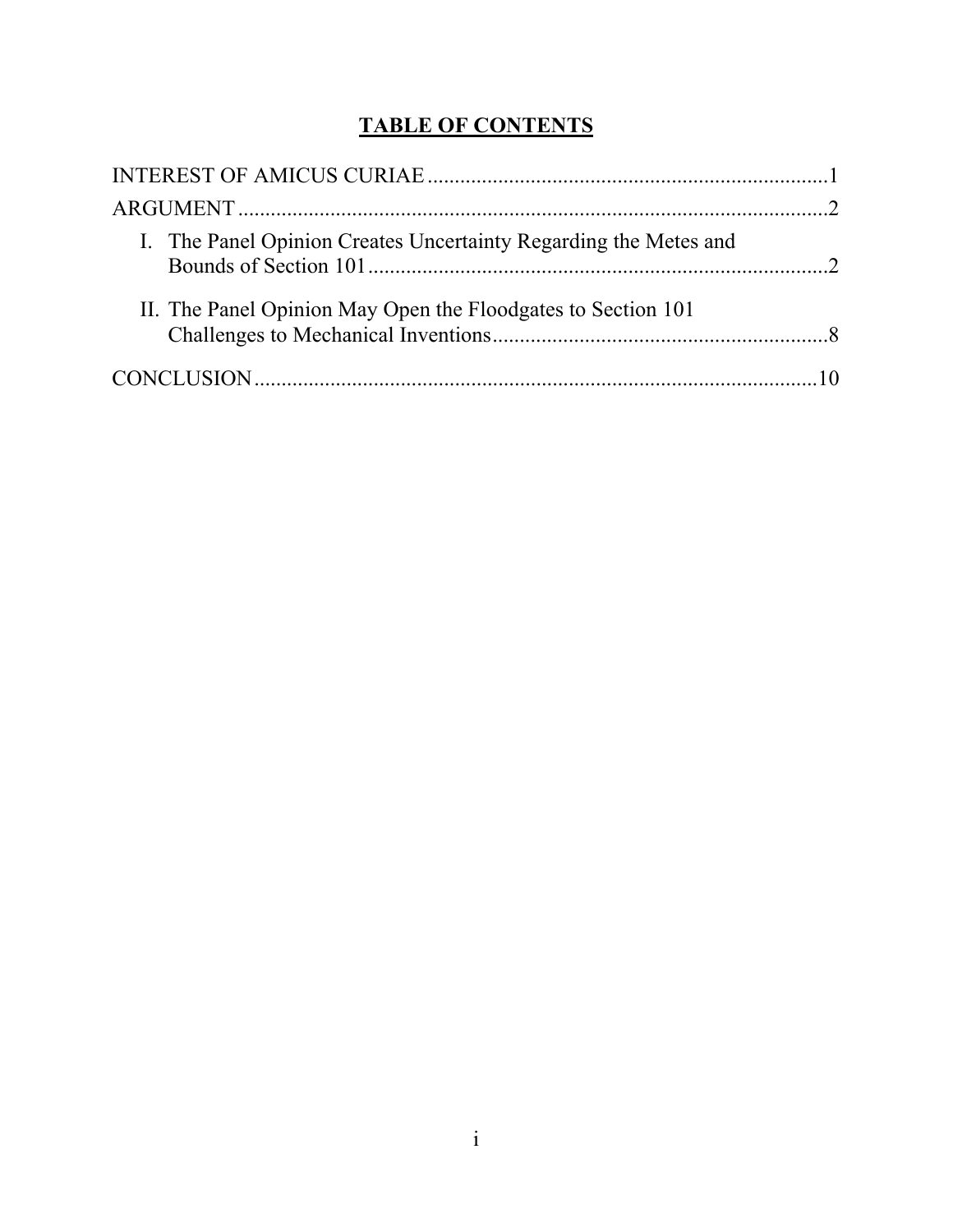# **TABLE OF AUTHORITIES**

## **Cases**

| Alice Corp. v. CLS Bank International,                             |
|--------------------------------------------------------------------|
| American Axle & Manufacturing, Inc. v. Neapco Holdings LLC et al., |
| Ariad Pharm., Inc. v. Eli Lilly & Co.,                             |
| Ass'n for Molecular Pathology v. Myriad Genetics, Inc.,            |
| Athena Diagnostics v. Mayo Collaborative Servs., LLC,              |
| Bilski v. Kappos,                                                  |
| Diamond v. Chakrabarty,                                            |
| Finjan Inc. v. Blue Coat Sys., Inc.,                               |
| Genentech Inc. v. Novo Nordisk A/S,                                |
| Gevo, Inc. v. Butamax Advanced Biofuels LLC,                       |
| Idenix Pharm. LLC v. Gilead Scis. Inc.,                            |
| Interval Licensing LLC v. AOL, Inc.,                               |
| Mayo Collaborative Servs. v. Prometheus Labs., Inc.,               |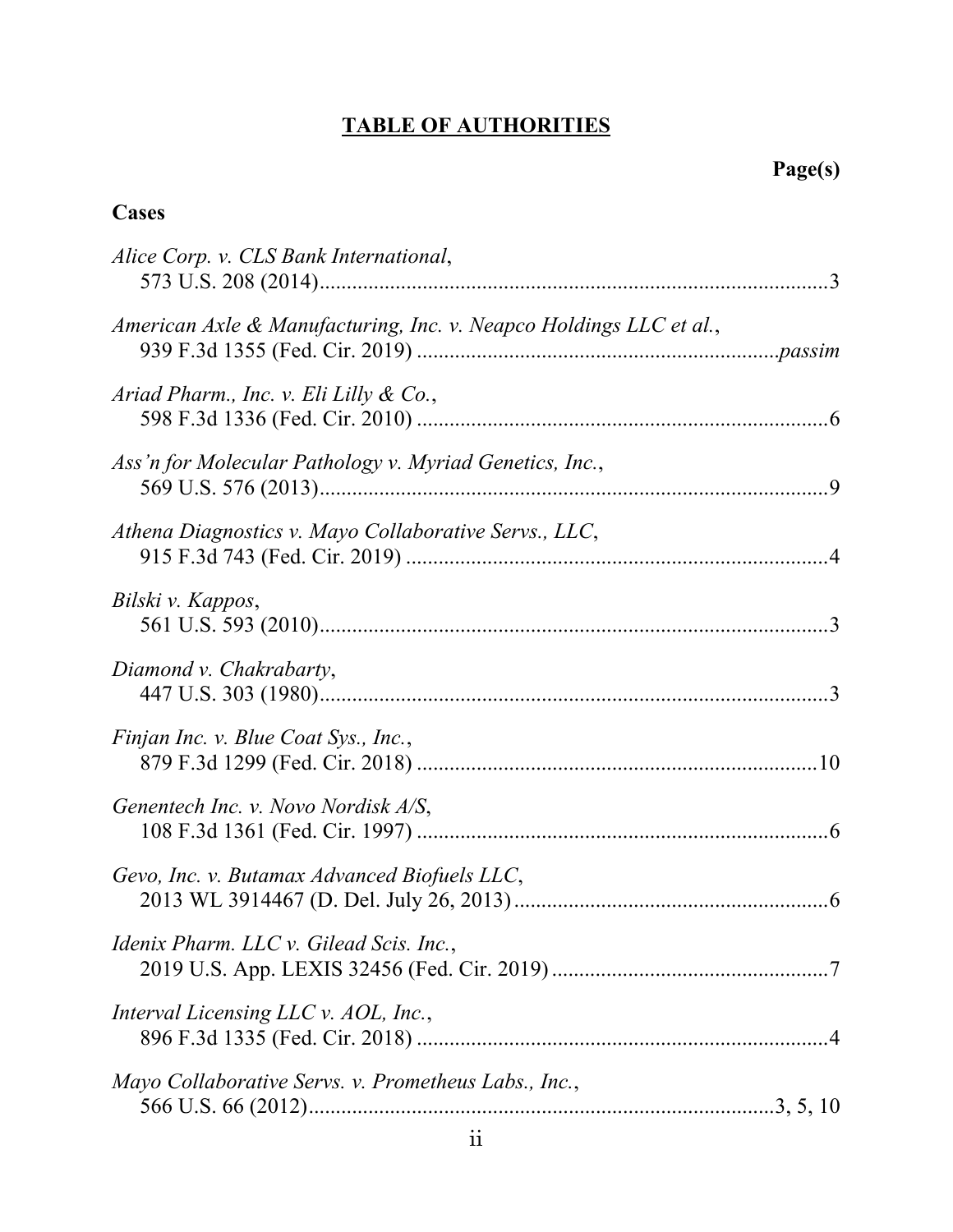| Microsoft Corp. v. i4i Ltd. P'ship, |  |
|-------------------------------------|--|
| <i>Pfaff v. Wells Elecs., Inc.,</i> |  |
| <b>Statutes</b>                     |  |
|                                     |  |
|                                     |  |
| <b>Other Authorities</b>            |  |
|                                     |  |
|                                     |  |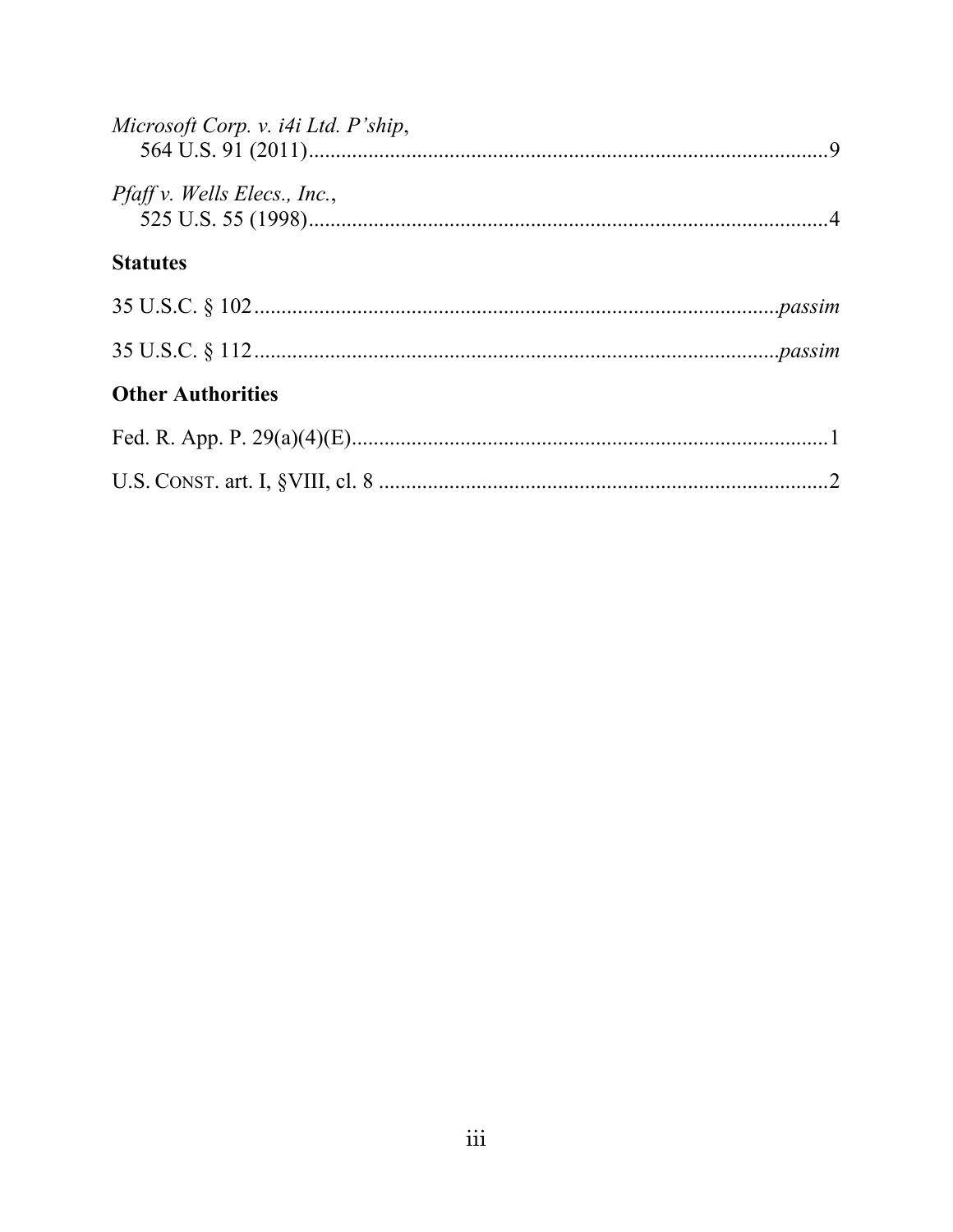## **INTEREST OF AMICUS CURIAE<sup>1</sup>**

Intellectual Property Owners Association (IPO) is a trade association representing companies and individuals in all industries and fields of technology who own or are interested in intellectual property rights. Since its founding in 1972, IPO has grown to its current membership of more than 175 companies and over 12,000 individuals who are involved in the association, either through their companies or as inventor, author, executive, law firm, or attorney members. IPO regularly represents the interests of its members before Congress and the United States Patent and Trademark Office (USPTO) and has filed amicus curiae briefs in this Court and other courts on significant issues of intellectual property law. This brief was approved by the IPO Board of Directors.<sup>2</sup>

As owners of intellectual property, the members of IPO believe that intellectual property rights promote the innovation, creativity, and investment necessary to address major global challenges and improve lives. IPO strives to maximize innovation across all industries and to improve lives throughout the

<sup>&</sup>lt;sup>1</sup> No counsel for any party authored this brief in whole or in part, and no party, counsel, or person contributed money to fund the preparation or submission of this brief. See Fed. R. App. P. 29(a)(4)(E).

<sup>&</sup>lt;sup>2</sup> IPO procedures require approval of positions in briefs by a two-thirds majority of directors present and voting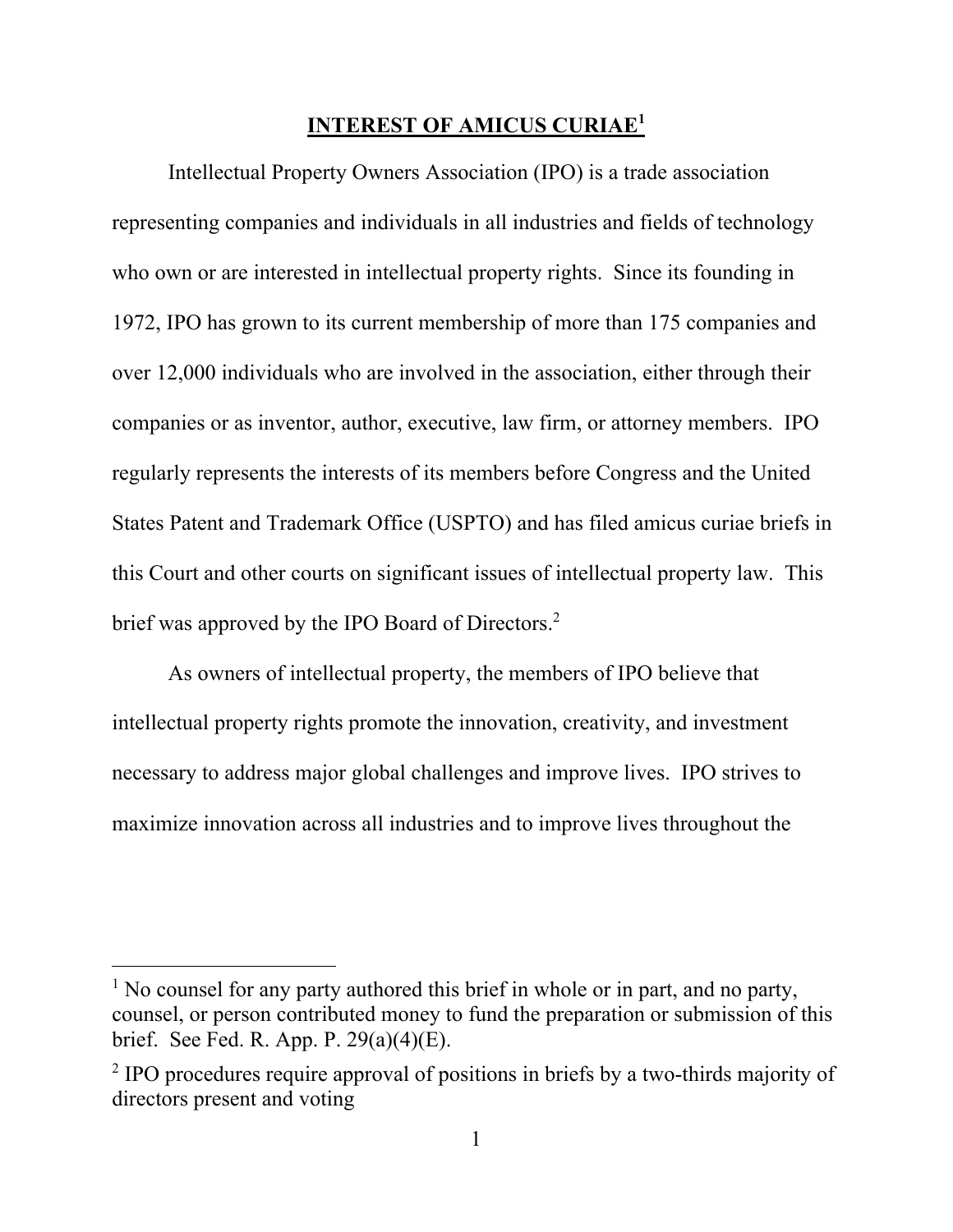world by fostering high quality intellectual property rights and effective, harmonized systems to obtain and enforce them, on behalf of all IPO members.

### **ARGUMENT**

Each requirement of patentability as set forth in Title 35 of the United States Code plays a unique and important role in "promot[ing] the progress of science and useful arts." U.S. CONST. art. I, §VIII, cl. 8. The panel decision in *American Axle & Manufacturing, Inc. v. Neapco Holdings LLC et al.*, 939 F.3d 1355 (Fed. Cir. 2019), blurred the lines between distinct requirements of the patent statute and thereby created uncertainty surrounding the metes and bounds of section 101 and its interplay with section 112. Furthermore, the decision may open the floodgates to section 101 challenges to mechanical inventions, which have not been the subject of recent eligibility decisions of this Court or the Supreme Court. *En banc* review of this case is therefore warranted to clarify the relationship between sections 101 and 112 and to remove any ambiguity that may result from the panel decision.

## **I. THE PANEL OPINION CREATES UNCERTAINTY REGARDING THE METES AND BOUNDS OF SECTION 101**

Section 101 of the Patent Act provides:

Whoever invents or discovers any new and useful process, machine, manufacture, or composition of matter, or any new and useful improvement thereof, may obtain a patent therefor, subject to the conditions and requirements of this title.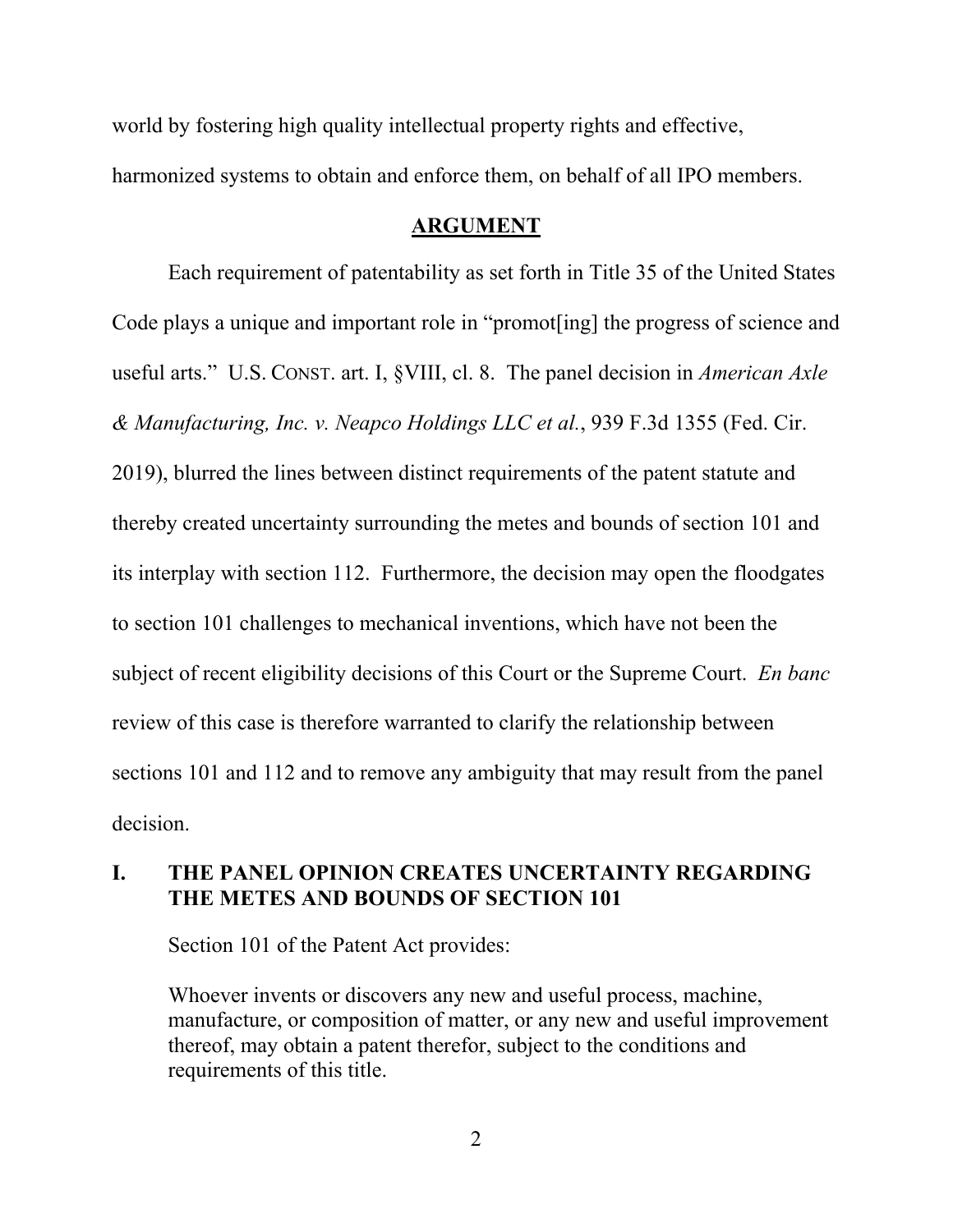35 U.S.C. § 101. As the Supreme Court stated nearly 40 years ago, patentable subject matter should "include anything under the sun that is *made by man*." *Diamond v. Chakrabarty*, 447 U.S. 303, 309 (1980) (emphasis added). However, the Supreme Court has recognized "important implicit exception[s]" to patentable subject matter, including: (1) laws of nature, (2) abstract ideas, and (3) natural phenomena. *See Mayo Collaborative Servs. v. Prometheus Labs., Inc.*, 566 U.S. 66, 70 (2012). Section 101 acts as a "gate-keeper" to ensure that only subject matter that properly is patentable receives protection. *See Bilski v. Kappos*, 561 U.S. 593, 602 (2010) ("The § 101 eligibility inquiry is only a threshold test.").

The Supreme Court's decisions in *Mayo* and *Alice Corp. v. CLS Bank International*, 573 U.S. 208 (2014), established a two-step framework for determining whether a claim satisfies section 101 and is therefore patent eligible. First, a court must "determine whether the claims at issue are directed to one of [the three] patent-ineligible concepts." *Alice*, 573 U.S. at 217. If under step one the claimed invention is determined to be directed to a law of nature, abstract idea, or natural phenomena, then the court must proceed to step 2 to determine whether additional elements of the claim "transform" the claim into patent-eligible subject matter such that the claim provides "more than" the ineligible concept itself. *Id.*

Section 112, on the other hand, focuses on requirements for the written material in a patent. Section 112 provides, in relevant part:

3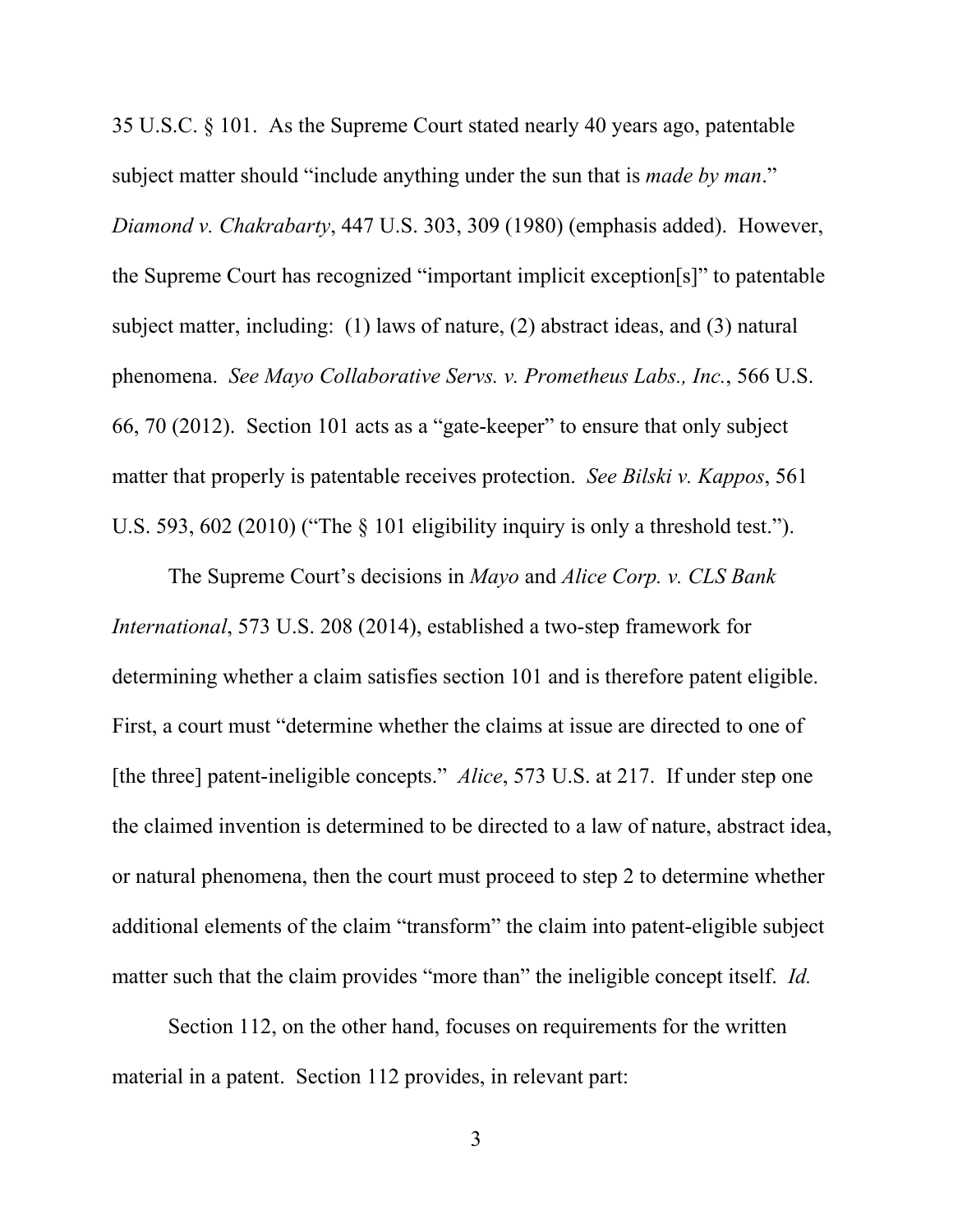The specification shall contain a written description of the invention, and of the manner and process of making and using it, in such full, clear, concise, and exact terms as to enable any person skilled in the art to which it pertains, or with which it is most nearly connected, to make and use the same, and shall set forth the best mode contemplated by the inventor or joint inventor of carrying out the invention.

### 35 U.S.C. § 112.

The two main requirements of section 112-- written description and enablement—play separate and important roles in ensuring that a patent adequately describes an invention and instructs the public how to make and use it, which are essential to the purpose of the patent system. *See, e.g.*, *Pfaff v. Wells Elecs., Inc.*, 525 U.S. 55, 63 (1998) ("[T]he patent system represents a carefully crafted bargain that encourages both the creation and the public disclosure of new and useful advances in technology, in return for an exclusive monopoly for a limited period of time."). In exchange for disclosing his or her invention to the public, the inventor is provided a time-limited right to exclude others from using that invention. Without adequate disclosure describing the invention and teaching the public how to make and use the invention, the inventor has not held up his or her end of the bargain and is not entitled to a patent.

In the years since the *Alice/Mayo* two-step test was announced, there has been confusion and uncertainty concerning its application. *See, e.g.*, *American Axle*, 2018-1763, slip op. at 25 (Fed. Cir. Oct. 3, 2019) (Moore, J., dissenting); *Athena Diagnostics v. Mayo Collaborative Servs., LLC*, 915 F.3d 743 (Fed. Cir.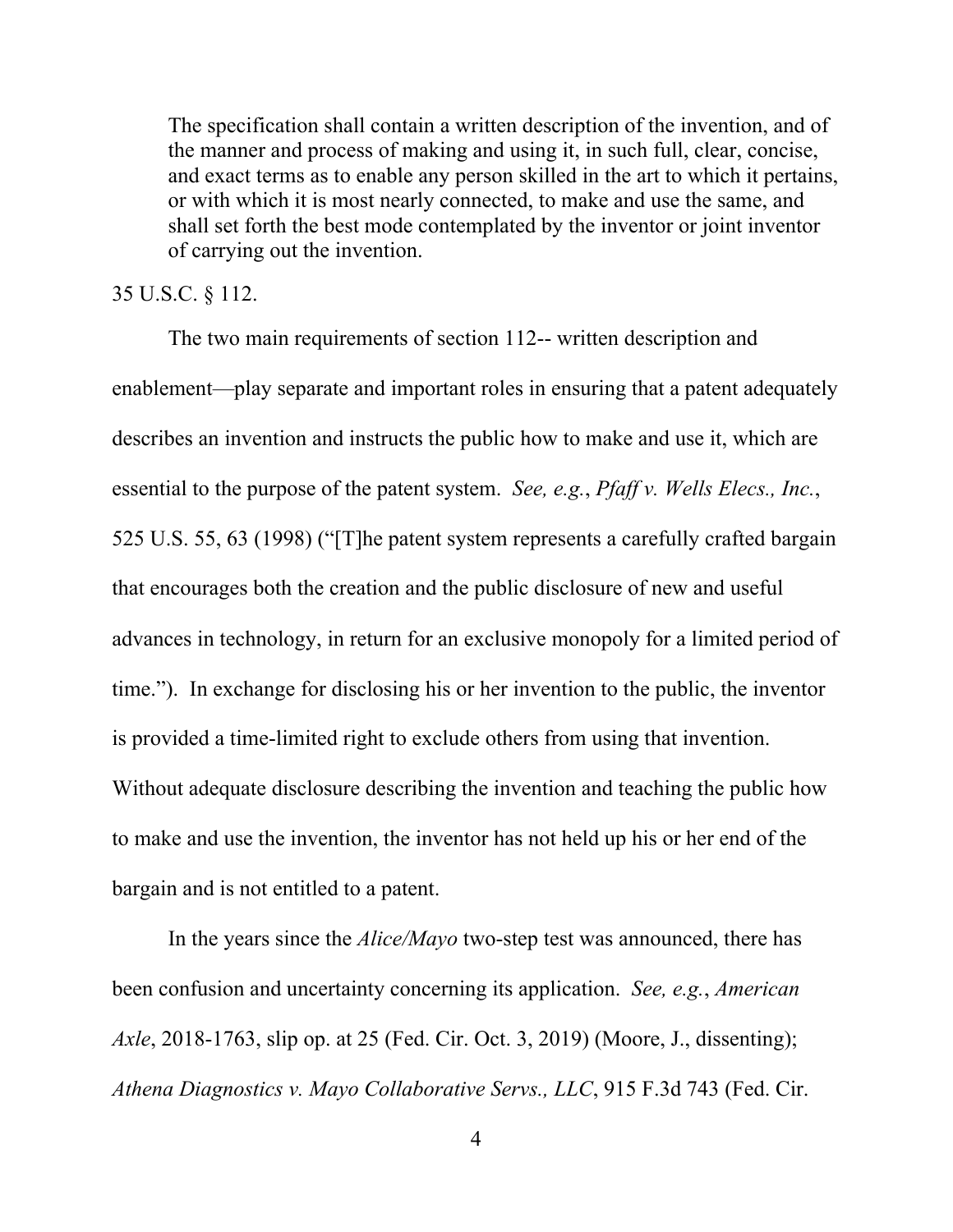2019) (Newman, J., dissenting); *Interval Licensing LLC v. AOL, Inc.*, 896 F.3d 1335 (Fed. Cir. 2018) (referring to section 101 law as an "incoherent body of doctrine"). The *American Axle* decision adds to this ambiguity by apparently interjecting into the analysis the interplay between the test for subject-matter eligibility and the written description and enablement requirements under section 112. As the panel majority acknowledged, the Supreme Court in *Mayo* made clear that "section 101 serves a different function than enablement." *American Axle*, 2018-1763, slip op. at 20-21 (citing *Mayo*, 566 U.S. at 90) ("[T]o shift the patenteligibility inquiry entirely to these later [statutory] sections risks creating significantly greater legal uncertainty, while assuming that those sections can do work that they are not equipped to do."). Yet, the decision included terms of art and other language evoking the test for whether a patent satisfies the requirements of section 112, not whether the invention is directed to patentable subject matter under section 101 and *Mayo/Alice*.

For example, the panel stated, "[m]ost significantly, the claims *do not instruct how* the variables would need to be changed to produce the multiple frequencies required to achieve a dual-damping result, or to tune a liner to dampen bending mode vibrations." *American Axle*, 2018-1763, slip op. at 14 (Fed. Cir. Oct. 3, 2019) (emphasis added). Similarly, the panel found that "[t]he claims here simply instruct the reader to tune the liner . . . without the benefit of *instructions on* 

5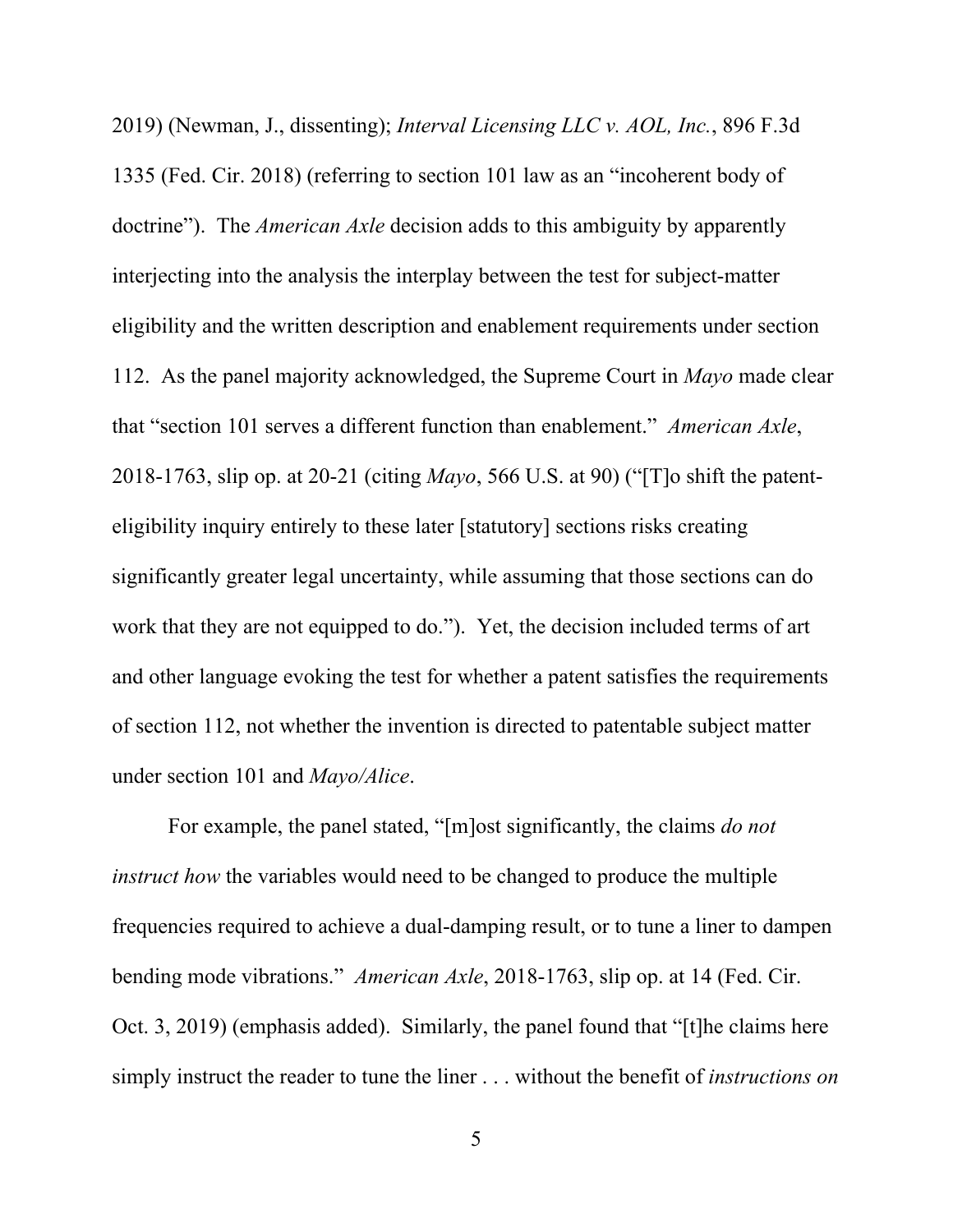*how to do so*." *Id.* at 19 (emphasis added). However, whether a patent specification teaches or "instructs" a skilled artisan "how to" use the claimed invention is a question of enablement under section 112, *not* patent eligibility under section 101. *See, e.g.*, *Genentech Inc. v. Novo Nordisk A/S,* 108 F.3d 1361, 1365 (Fed. Cir. 1997) ("To be *enabling*, the specification of a patent must teach those skilled in the art *how to make and use* the full scope of the claimed invention without 'undue experimentation.'" (emphasis added)); *Gevo, Inc. v. Butamax Advanced Biofuels LLC*, 2013 WL 3914467, at \*15 (D. Del. July 26, 2013) (concluding regarding enablement that "[t]here is no direction or guidance disclosed in the patent to *instruct a person of ordinary skill in the art on how to* optimize or change the process to achieve the [claimed property]." (emphasis added)).

The decision likewise incorporated language mirroring written description standards in its analysis. In particular, although the decision concedes that the patentee "may have discovered patentable refinements of [a] process . . . neither the specifics of any novel computer modelling nor experimental modal analysis *are disclosed in the patent*, much less included in the claims themselves." *American Axle*, 2018-1763, slip op. at 15 (Fed. Cir. Oct. 3, 2019) (emphasis added). Whether there is adequate disclosure in a patent specification is a question of sufficient written description under section 112, not eligibility under section 101. *See, e.g.*,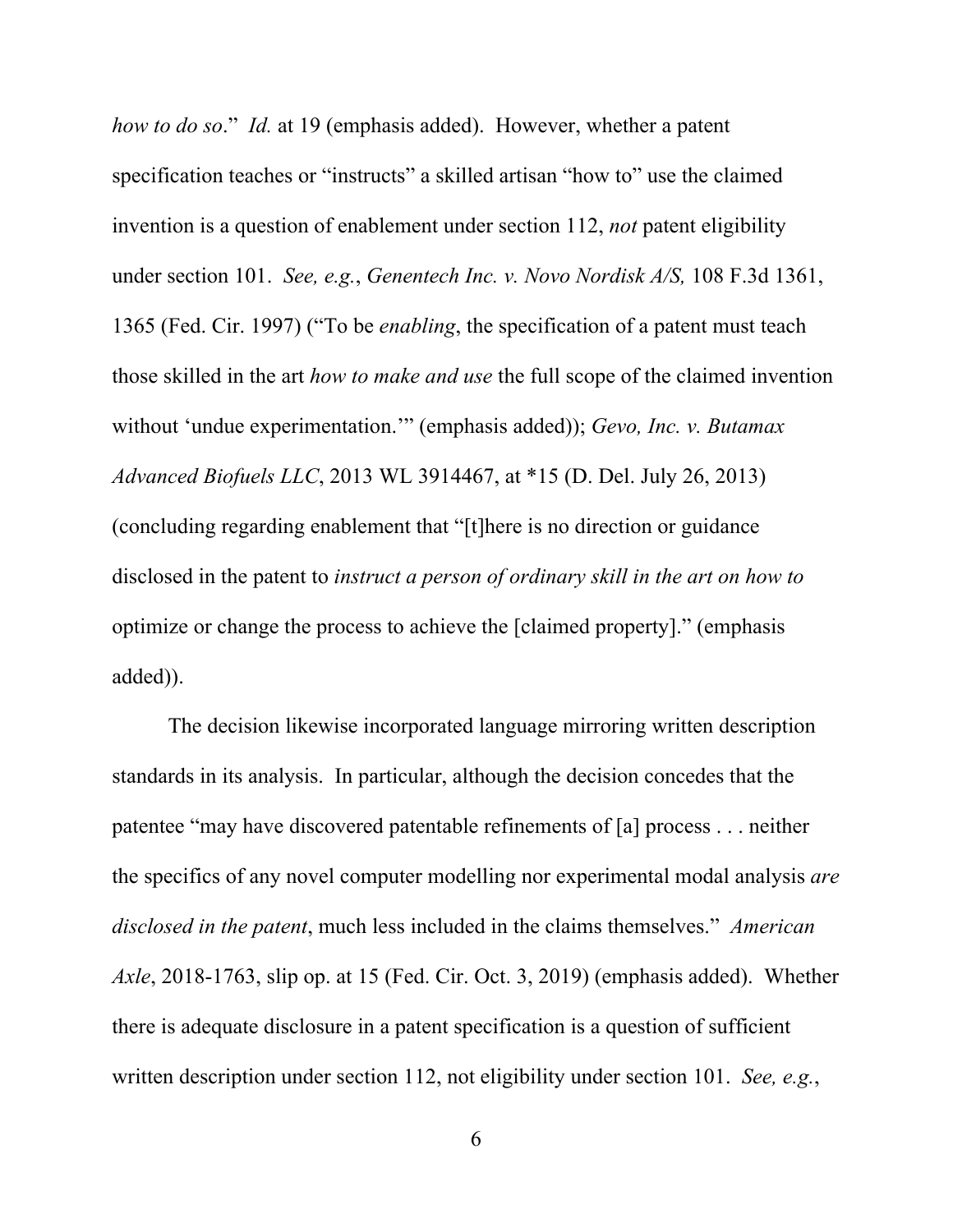*Ariad Pharm., Inc. v. Eli Lilly & Co.*, 598 F.3d 1336, 1351 (Fed. Cir. 2010) ("[T]he hallmark of written description is disclosure . . .. [T] he test requires an objective inquiry into the four corners of the specification from the perspective of a person of ordinary skill in the art. Based on that inquiry, the specification *must describe an invention* understandable to that skilled artisan and show that the inventor actually invented the invention claimed." (emphasis added)); *Idenix Pharm. LLC v. Gilead Scis. Inc.*, 2019 U.S. App. LEXIS 32456 at \*24 (Fed. Cir. 2019) ("To fulfill the written description requirement, a patent owner must convey with reasonable clarity to those skilled in the art that, as of the filing date sought, he or she was in possession of the invention, and demonstrate that by *disclosure in the specification of the patent.*" (emphasis added)).<sup>3</sup>

Even if the panel's ultimate holding-- that unclaimed aspects of the "tuning" process would constitute eligible subject matter—is correct, the decision has the

<sup>&</sup>lt;sup>3</sup> Judge Moore pointed out that questions during oral argument appeared to relate to whether the patent satisfies Section 112, not subject matter eligibility. *See, e.g.*, *American Axle*, 2018-1763, slip op. at 11 (Fed. Cir. Oct. 3, 2019) (Moore, J., dissenting). For instance, at the oral argument, the following questions were asked: "[t]he problem is it really doesn't tell you how to do it, right? It says 'do tuning,' but it doesn't tell you how to do the tuning" and "[l]ooking at this patent, you couldn't tell how to do it. Someone skilled in the art wouldn't know how to do it. You would need additional information, right?" Oral Argument at 1:35, 2:08 *American Axle & Manufacturing, Inc. v. Neapco Holdings LLC et al.*, 939 F.3d 1355 (Fed. Cir. 2019) (No. 69), http://www.cafc.uscourts.gov/oral-argumentrecordings.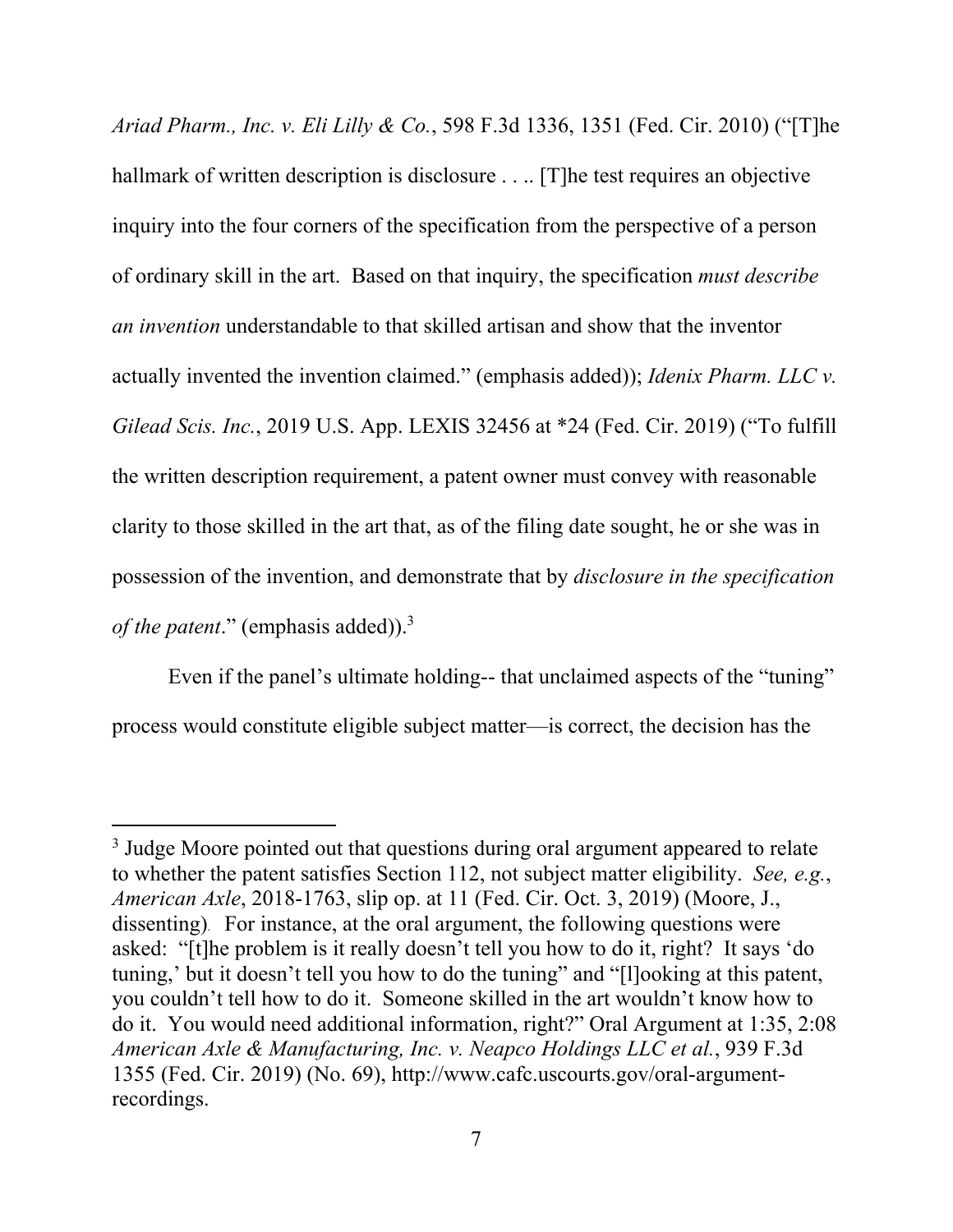potential to blur the lines between the section 101 and 112 analysis. This will increase confusion and uncertainty in the law of patent eligibility and could open the door to hybrid eligibility and written description-enablement arguments in the future. Rehearing *en banc* is respectfully encouraged to provide clarity on the differentiation between standards under sections 101 and 112.

## **II. THE PANEL OPINION MAY OPEN THE FLOODGATES TO SECTION 101 CHALLENGES TO MECHANICAL INVENTIONS**

The claims at issue in *American Axle* are generally directed to a method of manufacturing a shaft assembly of a driveline system. *American Axle*, 2018-1763, slip op. at 5-6 (Fed. Cir. Oct. 3, 2019). One step in the manufacturing process is "tuning" a liner placed within the shaft assembly to reduce specific types of vibrations. *Id.* The panel found the tuning step to be nothing more than the utilization of a natural law. *Id.* at 19. However, the generalized recitation of the natural law as Hooke's law, *and possibly other natural laws* opens the door to: (1) non-specific and vague attacks on patentability based on natural laws and (2) widespread challenges to the subject matter eligibility of mechanical inventions.

In reaching its conclusion that the claimed invention is directed to a law of nature under *Mayo/Alice* step one, the panel seems to conclude that step one can be satisfied even if the natural law, or laws, at issue are not identified*. See, e.g.*, *id.* at 15 ("[T]he claims' general instruction to tune a liner amounts to no more than a directive to use one's knowledge of Hooke's law, *and possibly other natural*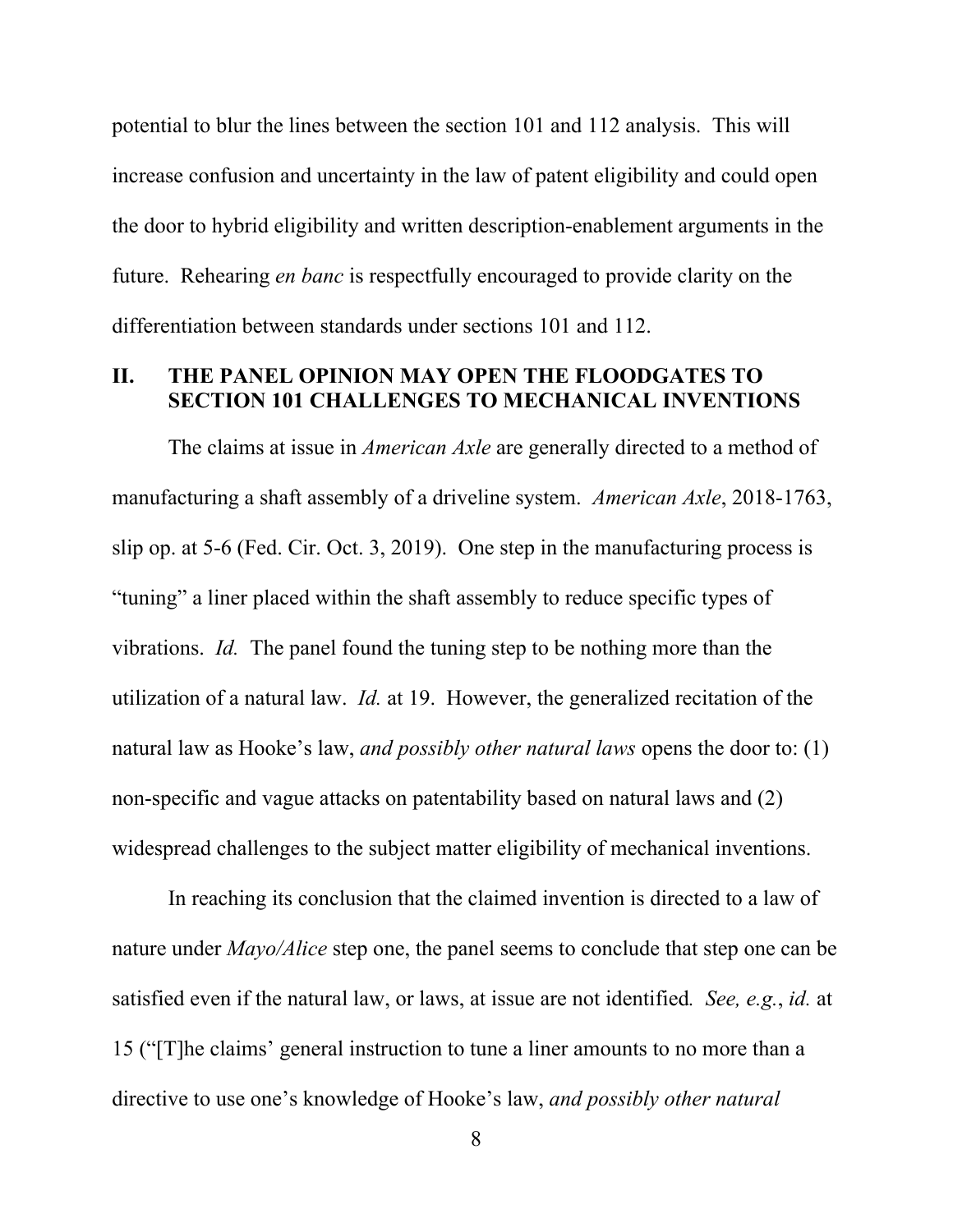*laws*." (emphasis added)). This holding may incentivize subject matter eligibility challenges based on generalized statements, without identifying the specific natural law implicated by the invention. General and non-specific statements should not be enough to satisfy step one of the *Mayo/Alice* framework, given that their inherent ambiguity would certainly fail to meet the "clear and convincing" standard required to prove patent invalidity. *Microsoft Corp. v. i4i Ltd. P'ship*, 564 U.S. 91, 95 (2011).

Second, the decision's broad, non-specific statements may also have unintended consequences because most, if not all inventions, utilize some natural law or a combination of natural laws. Some of the most important inventions in history are arguably nothing more than the application of one or more natural laws. Edison's invention of the light bulb could be seen as utilizing laws related to the flow of electricity. Similarly, the Wright Brothers' invention of the airplane is arguably just the utilization of the laws of aerodynamics and airflow around the wing of a plane. The decision, as it currently stands, may open the door to countless challenges to mechanical inventions with underpinnings in one or more, potentially unnamed natural laws. Recent cases of this Court and the Supreme Court involving patent eligibility challenges under section 101 have largely been confined to software and life sciences inventions. *See, e.g*., *Ass'n for Molecular Pathology v. Myriad Genetics, Inc.*, 569 U.S. 576 (2013) (relating to breast and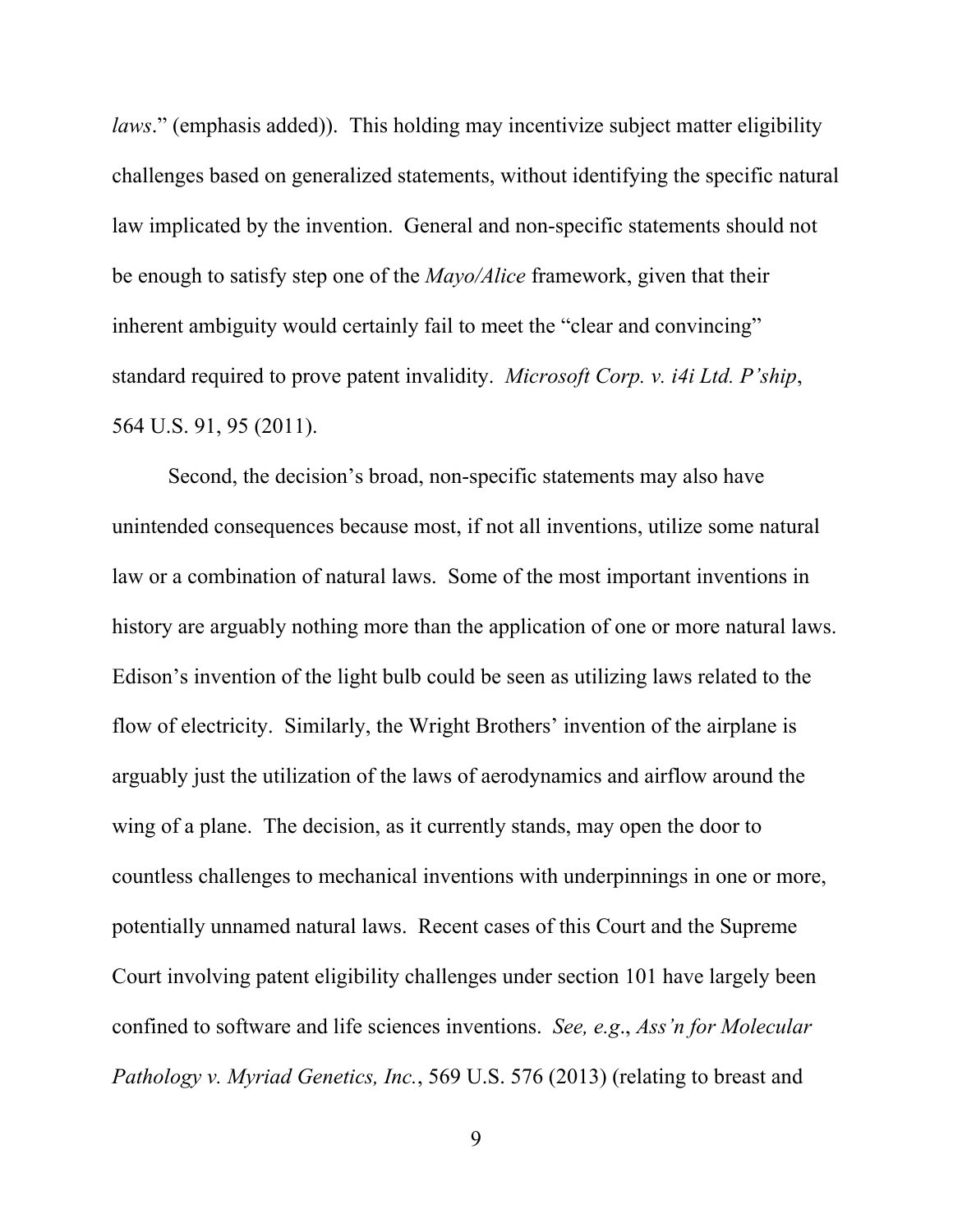ovarian cancer susceptibility gene); *Mayo*, 566 U.S. 66 (relating to optimizing drug

efficacy for treatment of gastrointestinal disorders); *Finjan Inc. v. Blue Coat Sys.,* 

*Inc.*, 879 F.3d 1299 (Fed. Cir. 2018) (relating to methods of computer virus

scanning). This case has the potential for a significant expansion of the challenges

under section 101 in a way that likely was not intended by precedent or the panel.

## **CONCLUSION**

For the foregoing reasons, the Court should grant American Axle &

Manufacturing's petition, and allow either panel rehearing or rehearing *en banc*.

Respectfully submitted,

Henry S. Hadad *President* Kevin H. Rhodes *Chair, Amicus Brief Committee* INTELLECTUAL PROPERTY OWNERS ASSOCIATION 1501 M Street N.W., Suite 1150 Washington, D.C. 20005 (202) 507-4500

/s/ Mark J. Abate Mark J. Abate Alexandra D. Valenti GOODWIN PROCTER LLP The New York Times Building 620 Eighth Avenue New York, NY 10018 (212) 813-8800

December 2, 2019 *Counsel for Amicus Curiae*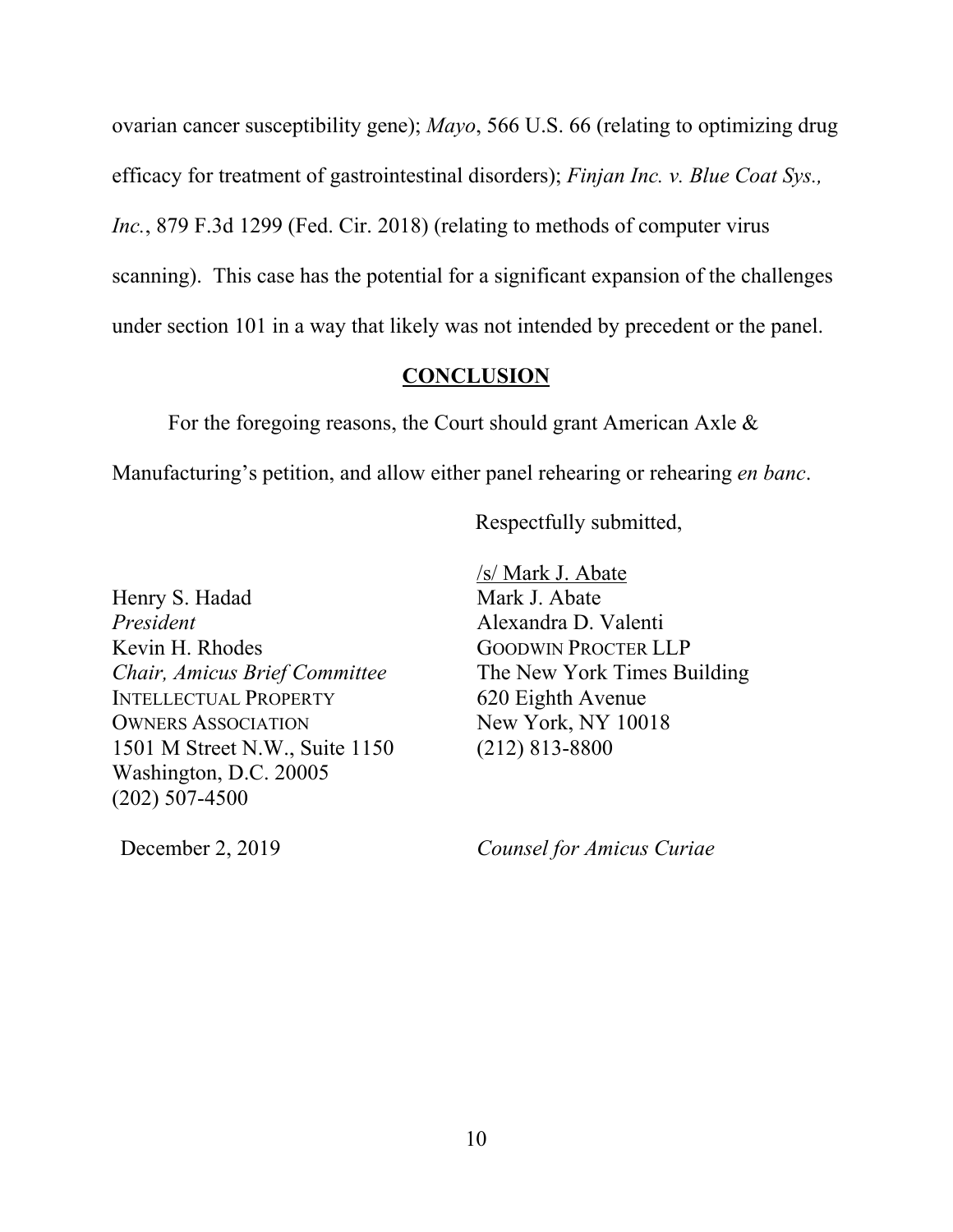## **APPENDIX1**

### **Members of the Board of Directors Intellectual Property Owners Association**

Eric Aaronson Pfizer Inc.

Brett Alten Hewlett Packard Enterprise

Ron Antush Nokia Inc.

Estelle Bakun Exxon Mobil Corp.

Scott Barker Micron Technology, Inc.

Thomas R. Beall Corning Incorporated

Brian Bolam Procter & Gamble Co.

Steve Caltrider Eli Lilly and Co.

John J. Cheek Tenneco Inc.

Cara Coburn Roche Inc.

Karen Cochran Shell Oil Company

Buckmaster de Wolf General Electric Co. Robert DeBerardine Johnson & Johnson

Anthony DiBartolomeo SAP SE

Daniel Enebo Cargill, Inc.

Yen Florczak 3M Innovative Properties Co.

Louis Foreman Enventys

Scott M. Frank AT&T

Darryl P. Frickey Dow Chemical Co.

Gary C. Ganzi Evoqua Water Technologies, LLC

Tanuja Garde Raytheon Co.

Krish Gupta Dell Technologies

Henry Hadad Bristol-Myers Squibb Co.

<sup>1</sup>IPO procedures require approval of positions in briefs by a two-thirds majority of directors present and voting.